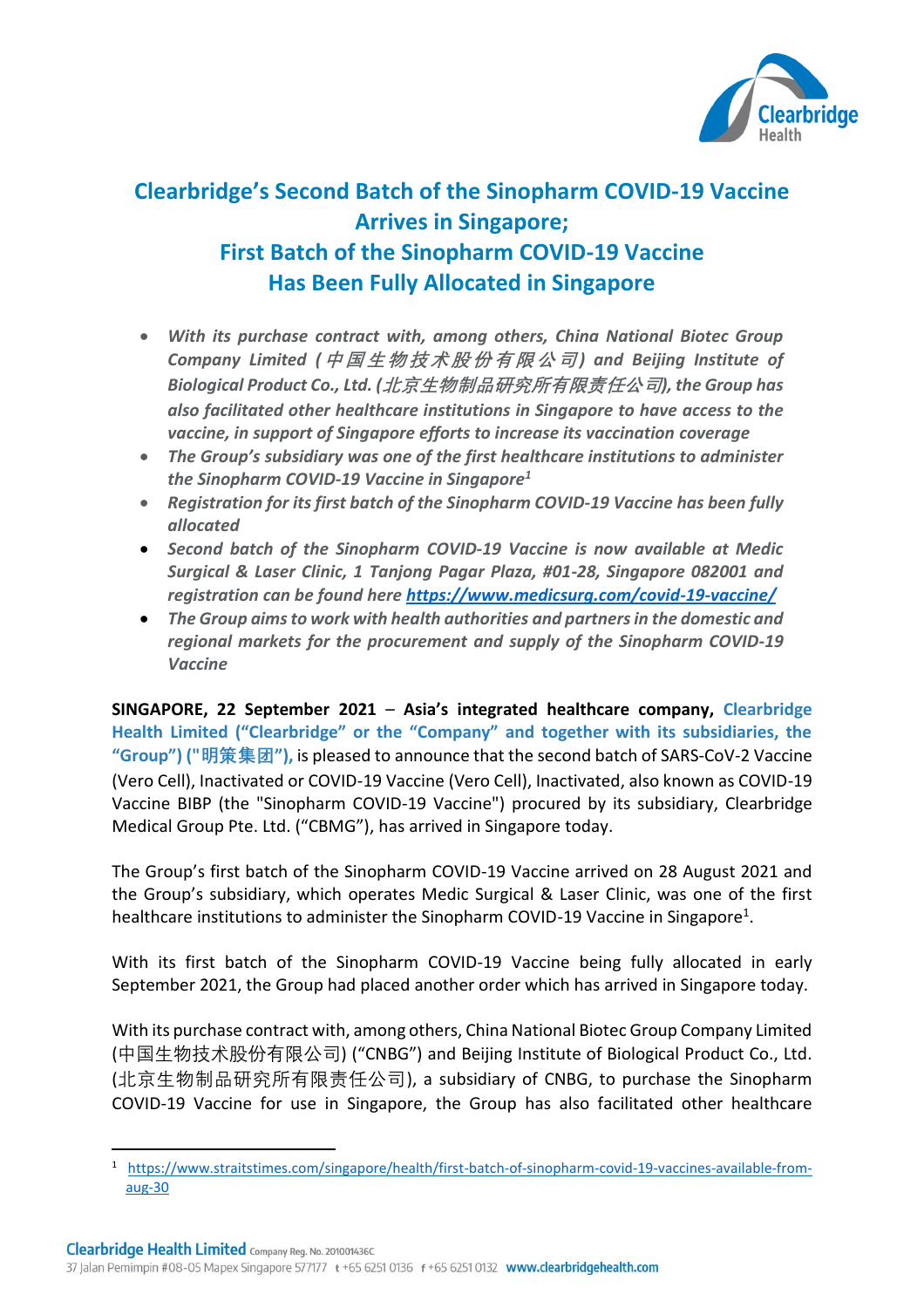

institutions in Singapore such as the Royal Healthcare Specialists Centre to have access to the Sinopharm COVID-19 Vaccine, where these healthcare institutions have certain reporting obligations to CNBG, including reporting of adverse events after inoculation. Part of this second batch Sinopharm COVID-19 Vaccine shipment is for the Royal Healthcare Specialists Centre, under the Special Access Route approval from the Health Sciences Authority of Singapore.

The Sinopharm COVID-19 Vaccine has been authorised for conditional and emergency use in several countries including the People's Republic of China, the United Arab Emirates, Malaysia, Thailand and Indonesia. It has also been listed by the World Health Organization for emergency use.

As a pan-Asian private healthcare group, Clearbridge has built up a business presence and network across regional markets.

With deep experience and familiarity working with health authorities, medical supply chain logistic partners and healthcare institutions, the Group aims to procure and supply the Sinopharm COVID-19 Vaccine in Singapore and other countries in the region.

**Mr Jeremy Yee (余斌), Executive Director and Chief Executive Officer of Clearbridge, said,**  *"As a private healthcare enterprise, our ability to fast-track the procurement and delivery of more Sinopharm COVID-19 Vaccine in Singapore reflects our operational capabilities and established networks in the healthcare industry.* 

*Leveraging on our purchase contract, we can assist more healthcare institutions in Singapore to have access to the vaccine.*

*More importantly, we can support the authorities' efforts in increasing Singapore's vaccination coverage."*

**Dr. Michael Lim (林俊龙), Founder and Group Medical Director (Cardiologist) of Royal Healthcare Specialists Centre (皇家医疗), added,** *"We are pleased to work with our partner, Clearbridge, to purchase the Sinopharm COVID-19 Vaccine. Clearbridge has expedited the process to bring the Sinopharm COVID-19 Vaccine into Singapore and is a valued partner in this vaccination drive.*

*As one of Singapore's largest multi-disciplinary specialist centre, we will deploy our available resources and tap into our network to do our part in accelerating the vaccination rates in Singapore. Registration for vaccination at Royal Healthcare Specialists Centre (Level 7, 101 Irrawaddy Road, Royal Square Specialists Centre, Singapore 329565) can be done at [www.sinopharmsg.com](http://www.sinopharmsg.com/)"*

 $-$  END $-$